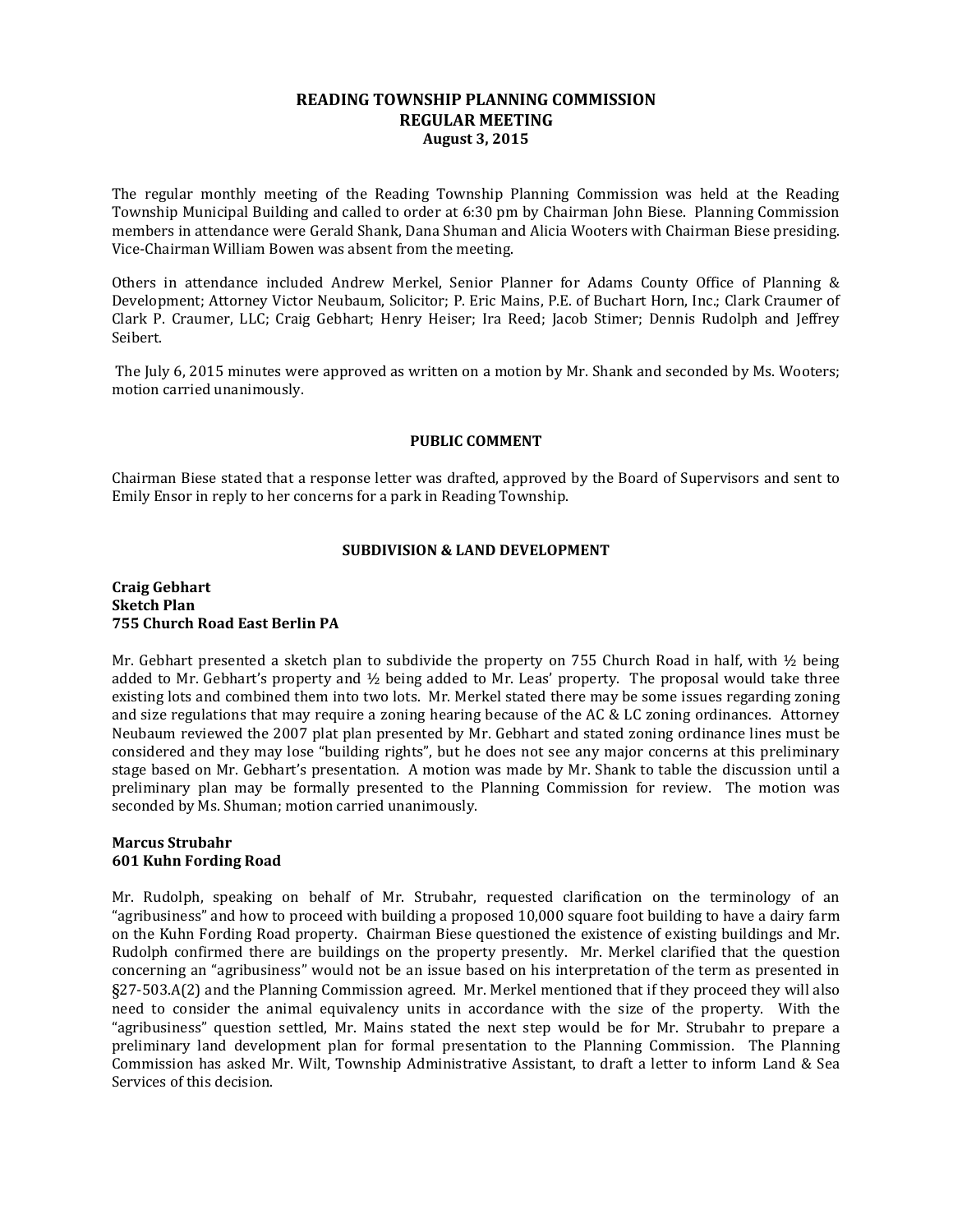### **John Howe #2015-02 Sewage Facilities Planning Module 656 Fish & Game Road**

The Planning Commission received the Sewage Facilities Planning Module (Non-Building Waiver) in order to comply with the conditional approval for the plan in accordance with ordinance §22-306.B(10). A motion was made by Mr. Shank and seconded by Ms. Wooters to accept the Plan Module and forward the documents to the Board of Supervisors for final approval and signatures and submission to Department of Environmental Protection for processing. The motion carried unanimously.

## **Harvey Stimer #2015-04 Sewage Facilities Planning Module 3490 Hunterstown-Hampton Road**

The Planning Commission reviewed copies of the Sewage Facilities Planning Module supplied by Gil Picarelli, Township SEO. A motion was made by Mr. Shank and seconded by Ms. Shuman to accept the Plan Module and forward to the Board of Supervisors for final approval and signatures and submission to Department of Environmental Protection for review and comments. The motion carried unanimously.

A preliminary plan was submitted for review; however, due to the late submission to the county, the Adams County Office of Planning & Development has not completed their review for the meeting. A motion was made by Mr. Shank and seconded by Ms. Shuman to table the plan until the Adams County Office of Planning & Development has completed their review and the surveyor has addressed the comments made by Mr. Mains on his plan review. The motion carried unanimously.

## **Jeffrey & Deborah Seibert #2010-06 Preliminary Subdivision Update**

Mr. Craumer brought in additional copies of the preliminary plan for the Planning Commission to review and to address some of the comments still existing. Mr. Mains brought the Planning Commission up to date based upon the most current review he had conducted on October 12,2012 and the concern that there was hesitation by the Planning Commission due to the duration of time that has passed while awaiting Department of Environmental Protection review. Some of the Mr. Mains concerns still existing include:

- The Township Solicitor still needs to review the deed restrictions regarding future subdivisions.
- Even though the approved sewage module has been received a Step One permit for the sewage module will still be required.
- A NPDES Permit must be obtained to address the "road frontage lot" issues.
- There is no indication a Water Supply Feasibility Report has been completed. If this was conducted, an updated hydrogeological testing/analysis report must be submitted.
- The concern on the insufficient roadway width must be addressed in the final plan with the Township Solicitor as originally proposed in the October 12, 2012 comment sheet.
- Chairman Biese stated an Ag impact notice must also be included in the plan.

Mr. Merkel stated he still stands by the comments originally presented. Chairman Biese has expressed concerns that while the Department of Environmental Protection has approved the Official Plan on May 29, 2015 he still has concerns and would like to engage them in future discussion through a letter he is drafting. Attorney Neubaum suggests the Planning Commission not proceed with a formal appeal, but proceeding with a letter to engage in future dialogue would be an acceptable concept. Ms. Wooters made a motion to prepare a formal letter to be reviewed by the Board of Supervisors and submitted to the Department of Environmental Protection. Mr. Shank seconded the motion; motion carried unanimously. Mr. Mains suggested that while this letter is in process, Mr. Seibert and Mr. Craumer continue moving forward with a revised preliminary plan and address some of the comments listed above. Mr. Seibert requested elimination of another revised preliminary plan and proceed directly to a final plan to expedite the process. Mr. Mains explained that other outside agencies are involved in this continual process and suggests the revised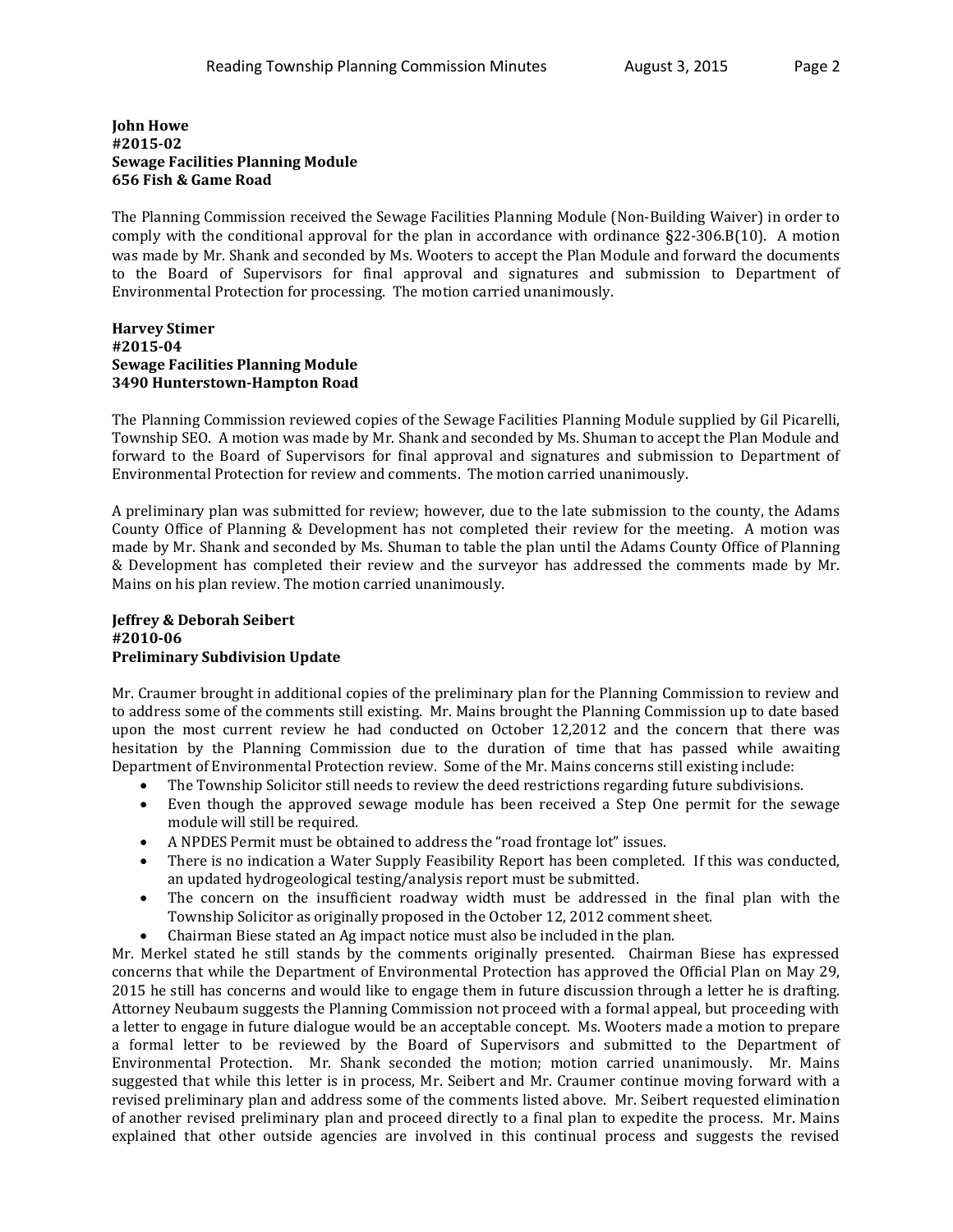preliminary plan continues as presented. Attorney Neubaum also recommends the Planning Commission proceed as proposed. A motion was made by Ms. Wooters and seconded by Mr. Shank to table the preliminary plan until a revised preliminary plan is received and the areas of concern are addressed. The motion carried unanimously.

## **Morrell A. Myers #2015-03 Preliminary Subdivision**

Mr. Craumer came to the meeting with a final subdivision plan and desired to address all the comments from the Adams County Office of Planning & Development in addition to the comments from Mr. Mains. These comments had not arrived in time for the Planning Commission to receive copies, so Mr. Mains and Mr. Merkel verbally addressed the comments from their copies. After reviewing the final subdivision plan submitted and the comments presented, the Planning Commission concluded that the following areas must be addressed:

- 1. §27-404.C An Agricultural Protection Plan and supporting information must be provided on the plan in accordance with the ordinance.
- 2. §306.B(10) The Township will need to review and consider the Sewage Facilities Planning Module Waiver (Form B). Replacement on-site sewer areas should be identified on the plan for the parent tract.
- 3. §27-403.A(1) From the recommendation of Mr. Merkel, the wording on the plan must be switched from the "5 & 3" to a "4 & 4" which conforms to the table of lot allocations remaining.

Mr. Craumer will coordinate with the SEO on point #2 and finalize point #1 & #3. Mr. Craumer will submit the revised final plan to the township office when completed. On a motion by Mr. Shank and a second by Ms. Wooters, the Planning Commission has given conditional approval of the final plan with the condition the three points listed above are resolved, and has recommend the final plan proceed to the Board of Supervisors for review. The motion carried unanimously.

# **ZONING HEARING**

## **Hillandale Gettysburg LP #2015-03Z Request for Zoning Board Hearing**

Mr. Reed presented an overview of the revised plan and his reason for requesting a Zoning Hearing for a variance. Attorney Neubaum reviewed the request and the overall plan and stated there were no major issues or concerns. A motion was made by Mr. Shank and seconded by Ms. Wooters for the Planning Commission to recommend the Zoning Hearing Board to conduct a Zoning Hearing Variance Request at the next scheduled Zoning Hearing Board meeting. The motion carried unanimously.

# **MISCELLANEOUS/INFORMATIONAL**

Mr. Merkel informed the Planning Commission that some of the issues discussed this evening are presently being addressed by the Attorney General and may need to be reviewed in detail at a future meeting. Chairman Biese asked Mr. Merkel to prepare preliminary information on these areas for additional consideration.

## **PUBLIC COMMENT**